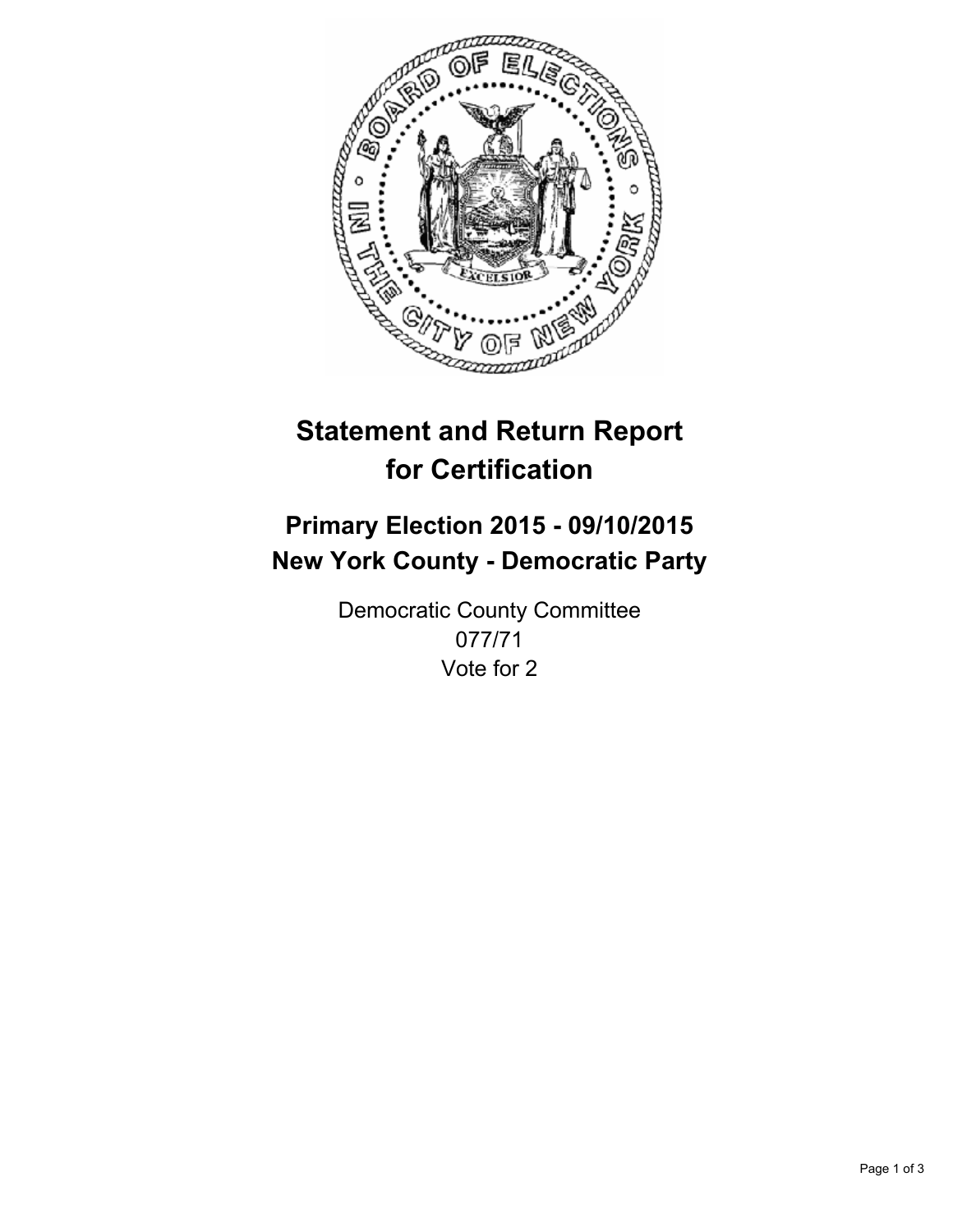

#### **Assembly District 71**

| <b>PUBLIC COUNTER</b>                                    | 65  |
|----------------------------------------------------------|-----|
| ABSENTEE/MILITARY                                        | 2   |
| AFFIDAVIT                                                | 0   |
| <b>Total Ballots</b>                                     | 67  |
| Less - Inapplicable Federal/Special Presidential Ballots | 0   |
| <b>Total Applicable Ballots</b>                          | 67  |
| DAVID B. RITTER                                          | 32  |
| ELIZABETH LORRIS RITTER                                  | 35  |
| <b>HAYDEE LORENZO</b>                                    | 17  |
| <b>EMMA HODGES</b>                                       | 22  |
| <b>Total Votes</b>                                       | 106 |
| Unrecorded                                               | 28  |